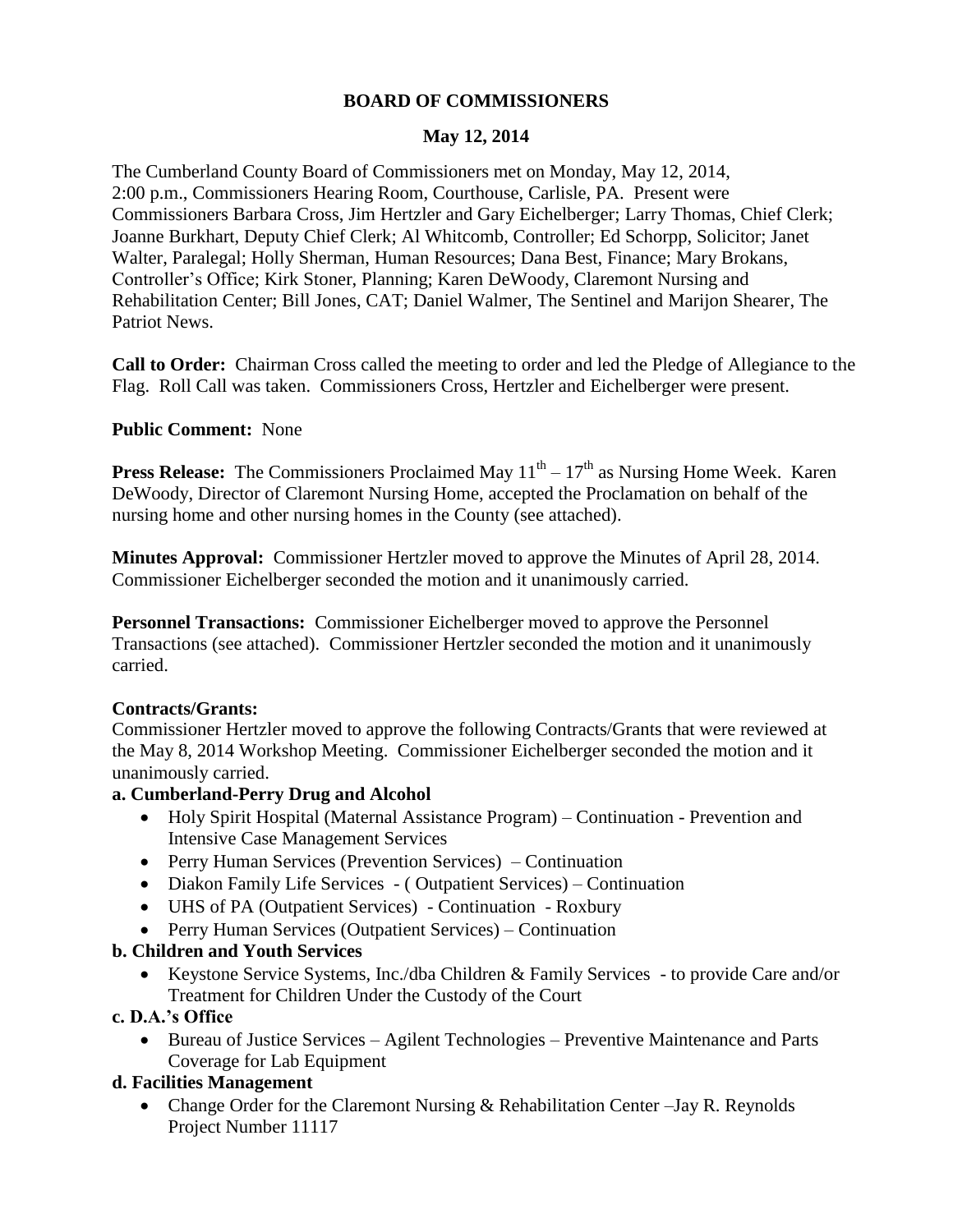### **e. Finance Department**

County of Cumberland Open Credit Account with Wright Express Financial Services

# **f. Human Resources**

- Panera Bread Catering for Employee Picnic 2014
- Beazley Insurance Company Renewal Cyber Liability Insurance for the Claremont Nursing & Rehabilitation Center

## **g. Juvenile Probation**

 Edison Court Inc. – Addendum - Professional Services for Youth – Secure Sex offender Program

# **h. Sheriff's Office**

HACC Public Safety Center & Law Enforcement Complex Agreement

**CDBG and Home Investment Partnerships Grants:** Commissioner Hertzler moved to approve a Substantial Amendment to the County's 2014 Community Development Block Grant and Home Investment Partnerships Grant. Commissioner Eichelberger seconded the motion and it unanimously carried.

**Land Partnerships Grant:** Commissioner Eichelberger made a motion to Authorize moving forward with the Land Partnerships Grant Round Utilizing Remaining Act 13 Marcellus Shale Legacy Funds. Commissioner Hertzler seconded the motion and it unanimously carried.

**Memorandum of Understanding:** Commissioner Hertzler moved to amend the language of #6 in the Memorandum of Understanding between County of Cumberland and Capital Area Transit, Carlisle Circulator Bus Service. The motion died due to lack of a second. Chairman Cross moved to approve the Memorandum of Understanding as revised by the Planning Director. Commissioner Hertzler seconded for discussion. Discussion ensued regarding the local funding partners seeing the revisions to the MOU. Kirk Stoner assured the Board all partners have seen the MOU. He also explained that PennDOT has requested the MOU be submitted by one of the funding partners and all agreed on the County. At the end of the three-year pilot, all partners, along with CAT, would determine the success of the program and renegotiate if it is continued. Costs will be negotiated and included in a funding agreement. Commissioner Hertzler questioned if in fact Act 89 requires a 15% share and if the Solicitor has had time to review the County's obligation. Commissioner Hertzler requested to table his motion to give the Solicitor time to review the MOU and Act 89. Further discussion ensued regarding what the status of the program may be at the end of the three years. Commissioner Hertzler moved to withdraw his previous motion to table the motion. Commissioner Hertzler moved to amend number six (6) of the MOU to read: "If continued beyond the pilot project the parties have been informed by PennDOT that a 15% local match for the operational costs of the new service will be required, unless there is a change in law, regulation or other requirement at the conclusion of the pilot project period. CAT will coordinate with local funding partners to execute revised funding commitments that reflect the required local operating share of the service at that time." Chairman Cross seconded the motion. Solicitor Schorpp stated a motion is needed solely on the motion to amend the MOU. Chairman Cross seconded the motion and the motion carried with Commissioner Eichelberger voting no. Commissioner Hertzler moved to approve the amended MOU. Chairman Cross seconded the motion for further discussion. Commissioner Eichelberger had concerns regarding Solicitor review of the revised MOU. Solicitor Schorpp questioned if the other funding partners have reviewed the MOU and if they have committed to paying their share. Kirk Stoner again assured the Solicitor and Board that they have received and approved the